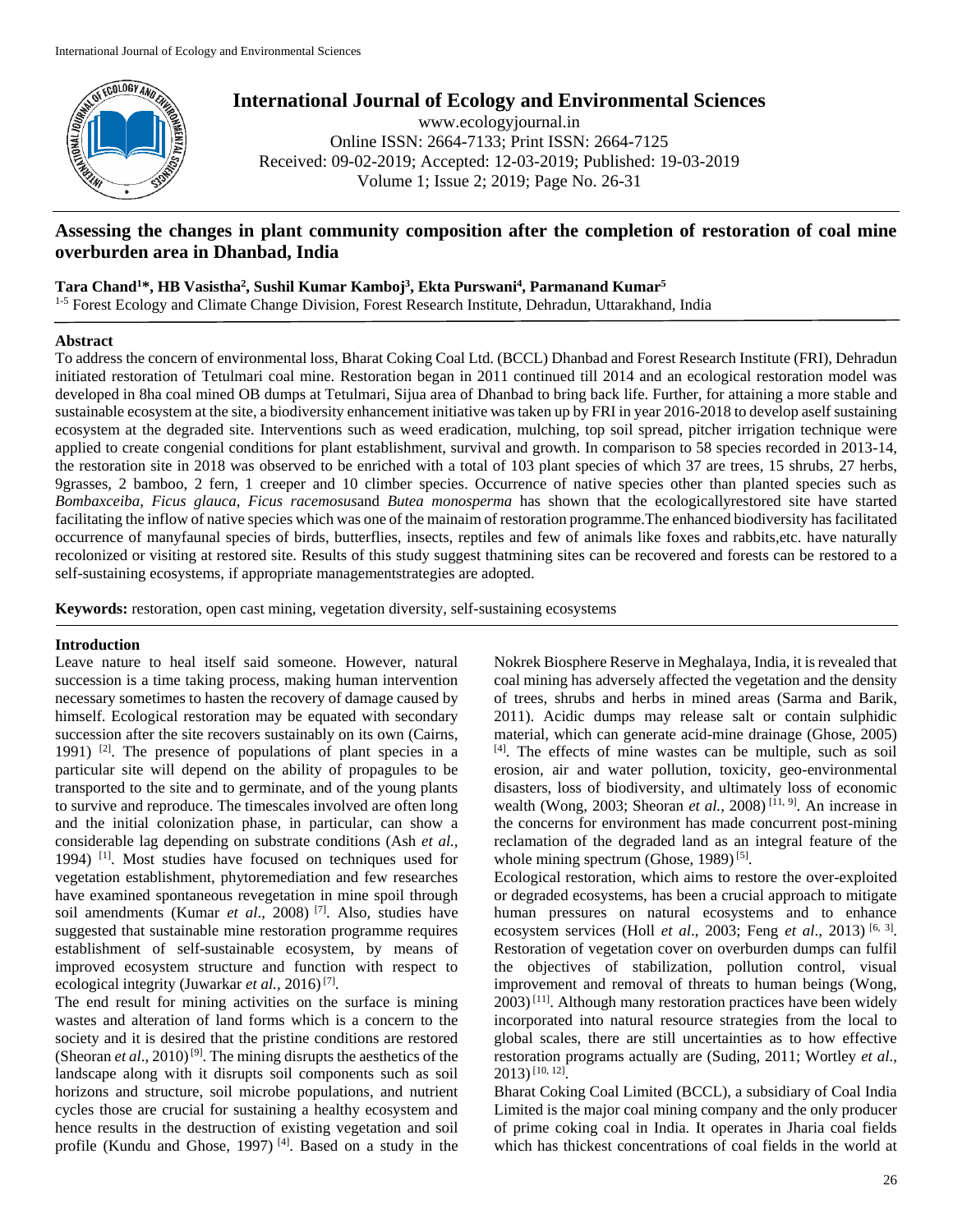relatively short depths. This work would serve the purpose of guiding future ecological restoration initiatives by BCCL to enhance the biodiversity and its conservation, so that a selfsustained ecosystem could be developed like surrounding undisturbed forests. Such an ecosystem should contain indigenous species, functional groups and capacity to ensure sustainable, stable and viable populations. It should become an integral part of surrounding landscape. Restoration efforts would also help to minimize or manage threats for survival of newly built landscape till it can sustain on its own.

Although the previously carried out ecological restoration efforts had begun to attract some species of birds, animals, reptiles and insects, there was a need to enhance the species richness of the site. This could only be done by increasing the density and diversity of plant species.

# **Study Area**

The area has undulating topography. The maximum and minimum elevation from the mean sea level is 210 m and 170 m respectively. The general slope of the area is towards south along Damodar River. Tetulmari collieries restoration sitesare in Jharia coalfields. The Jharia Coalfield represents the Middle East part of coal basin in the Damodar Valley Basin Belt. It is roughly sickle shaped on plane and covers an area of 450 sq.km. The area belongs to sub-humid tropical climate region. The maximum temperature during summer shoots upto 45°C and falls upto a minimum 5°C during winter. The maximum rainfall occurs between June and September.

#### **Natural Vegetation in the area**

Characteristic forest types of the area are tropical moist deciduous forests and tropical dry deciduous forests. Distribution of forests is fragmented and restricted to the patches between west and toward southwest portion of the area. Within the forest there are large patches of open scrubs with rural settlements. At several places, the forest boundary is fragmented due to roads.

#### **Materials and methods**

As a part of land and soil management practices various activities were performed as under: •

# **Weeding and Hoeing**

The problem of weed infestation on the project site was a primary concern. The weeds like *Lantana camara, Eupatorium odoratum*  and *Hyptis suaveolens* were eradicated from the site, throughout the period. The eradication was done manually i.e. uprooting. Besides weeding, hoeing was carried out and mixture of manure and soil was added to the plants.

# **Irrigation**

Watering and mulching was particularly done on the slopes to enhance the soil moisture status of barren exposed slopes, mulch material containing straw of rice, grasses, leaf and twigs. Digging and manuring of pits with the mixture of soil and manure in the ratio 3:1 was carried out during the month of April-May. Almost 2560 pits of size  $2' \times 2'$  were dug out for the plantation activities. Plantation depending upon seed source, seed size and regenerative capacity of the species, the selective plant species were propagated by adopting following methods:

### **Plantation**

The species whose seeds were very small in size and difficult to regenerate by direct seed broadcast, their seeds were first mixed with soil and manure and then slurry was prepared. These seed mixed slurry were then spread over the area. About two grass species were propagated by using this practice.

For bio fencing, seeds of shrubs were sown along the trenches dug around boundary of the project site.

Tree seedlings were bought from forest nursery at Lodhara nursery of Dhanbad Forest Division and medicinal plants from private nurseries. The seedlings were gently placed in the pits after removing the polythene bags. A total of 20,000 plants of various species having multiple use value were planted during the period of three years (2011-2014). In addition to seed broadcasting either by direct seed sowing or seed mixed slurry, 6060 plant species including tree species horticultural and medicinal plants were propagated through seedling planting in 2016-17. These plants have been successfully established in the site with survival percentage of 80%. In addition to the seedling plantation, other methods of plant propagation were also applied like broadcasting and dispersal of seeds either directly or through slurry mixture and seed balls. The success of the germination was remarkable.

Certain shrub species were propagated in the area through stem cuttings. About 1000 stem cuttings were planted particularly along the boundary of the area including 29 plant species including 24 tree species, one bamboo species, two shrubs and two grass species. These species are of multiple uses like timber, fodder, medicine, food, soil binding and soil enrichment, etc.

The plants in the project site have been under continuous supervision and monitoring since the initiation of the project. Also, the project site was protected from any biotic interference for its proper growth and development.

#### **Vegetation analysis**

To assess the species composition and diversity of the ecological restoration site at Tetulmari, quadrats each of dimension, 10 x 10 m for trees, 5 x 5 m for shrubs, saplings, and seedlings while 1 x 1 m for herbaceous were randomly laid in the whole project site. The individuals with more than 5 cm diameter at DBH (1.73 m) were considered as tree, individuals with diameter between 2.0 to 4.9 cm were considered as saplings, and plants less than 2.0 cm in diameter were considered as seedling.

To determine the growth pattern, girth of planted and natural species were measured and all plants were divided in different diameter size class. The occurrence percent frequency of all individuals of each species was estimated.

#### **Results**

#### **Status of vegetation diversity in 2014**

The ecological restoration work at Tetulmari (08 ha), Sijua was completed in July, 2014. A total of 20,000 plants of various species had been planted during the period of three years these plants had been successfully established in the site with survival percentage of 80%. In addition to the seedling plantation, other methods of plant propagation were also applied while executing the ecological restoration work at the project site. Other methods included broadcasting and dispersal of seeds either directly or through slurry mixture and seed balls. The success of the germination was remarkable. Total 58 species including 32 trees,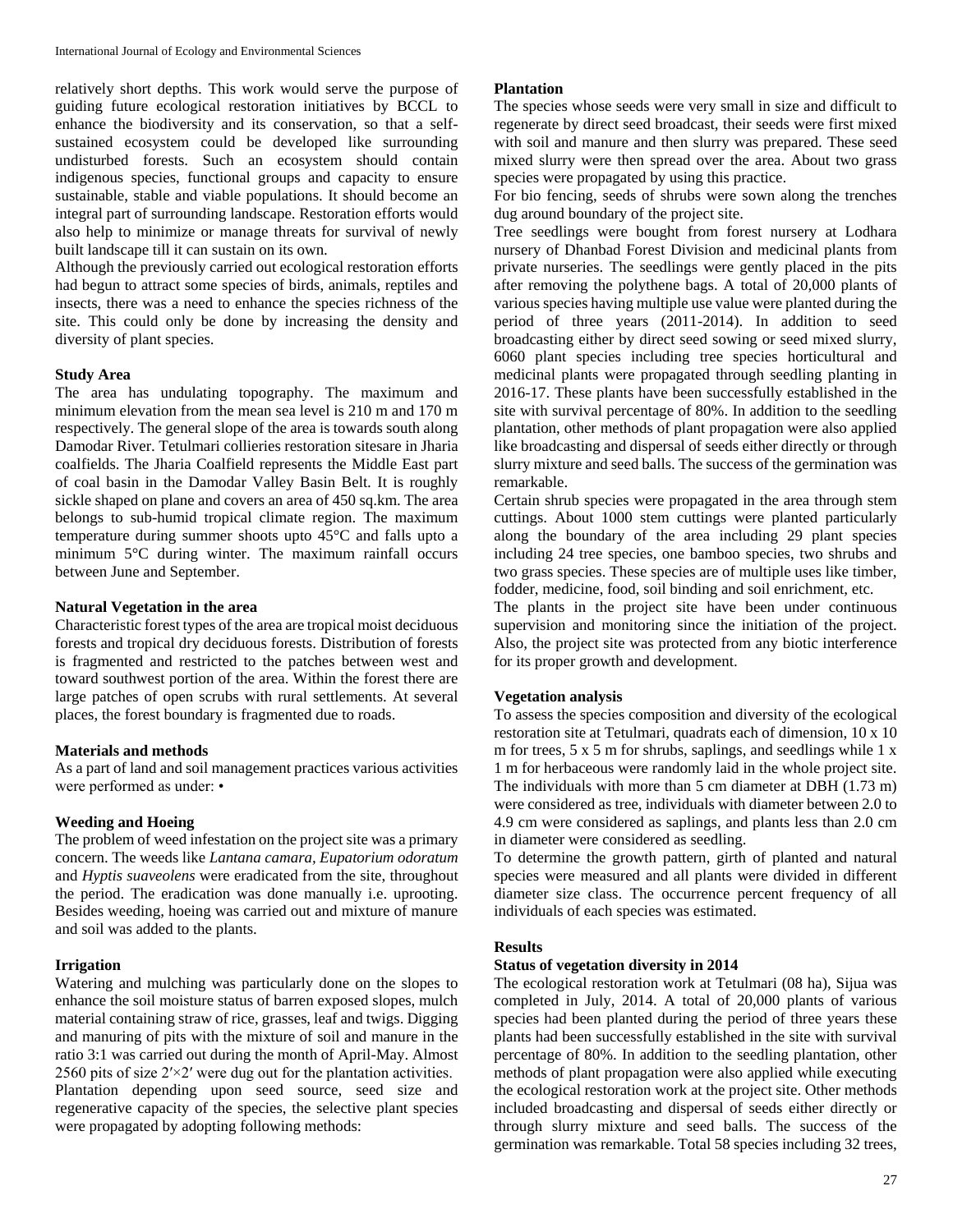8 shrubs, 7 herbs and 11 grass species were recorded at restoration site Tetulmari.

## **Tree Species**

*Acacia catechu, Acacia nilotica, Aegle marmelos, Albizia lebbeck, Albizia procera, Artocarpusheterophyllus, Azadirachta indica, Bauhinia purpurea, Bombax ceiba, Butea monosperma, Cassia fistula, Dalbergia sissoo, Delonix regia, Diospyros*  *melanoxylon, Ficus benghalensis, Ficus religiosa, Gmelina arborea, Madhuca longifolia, Mangifera indica, Melia azederachta, Moringa oleifera, Morus alba, Neolamarckia cadamba, Peltophorumpterocarpum, Pongamia pinnata, Psidium guajava, Pthecolobium dulce, Swieteniamahagoni, Syzygium cumini, Terminalia arjuna, Terminalia bellirica* (Table 1).

**Table 1:** Tree diversity in 2014

| S. No.           | <b>Tree</b>             | <b>Common Name</b> | Family           | <b>Uses</b>                       |
|------------------|-------------------------|--------------------|------------------|-----------------------------------|
|                  | Acacia catechu          | Khair              | Mimosaceae       | Fodder, Medicinal                 |
| 2.               | Acacia nilotica         | Babul              | Mimosaceae       | Tooth brushing, fodder            |
| 3.               | Aegle marmelos          | <b>Bel</b>         | Rutaceae         | Medicinal                         |
| $\overline{4}$ . | Albizzia lebbeck        | Kala sirus         | Mimosaceae       | Medicinal, Timber                 |
| 5.               | Albizzia procera        | Safed siris        | Mimosaceae       | Medicinal, Timber                 |
| 6.               | Artocarpusheterophyllus | Kathal             | Moraceae         | Culinary, medicinal               |
| 7.               | Azadirachta indica      | Neem               | Meliaceae        | Medicinal, Timber                 |
| 8.               | Bombax ceiba            | Semal              | Malvaceae        | Fibers                            |
| 9.               | Butea monosperma        | Palas              | Fabaceae         | Timber, Fodder, Medicinal and Dye |
| 10.              | Cassia fistula          | <b>Amaltas</b>     | Fabaceae         | Ornamental                        |
| 11.              | Dalbergia sissoo        | Rosewood           | Fabaceae         | Timber                            |
| 12.              | Delonix regia           | Gulmohar           | Caesalpinioideae | Ornamental                        |
| 13.              | Diospyros melanoxylon   | Beedi leaf         | Ebenaceae        | Wrapping the tobacco              |
| 14.              | Ficus benghalensis      | Bargad             | Moraceae         | Medicinal                         |
| 15.              | Ficus religiosa         | Pipal              | Moraceae         | Medicinal                         |
| 16.              | Gmelina arborea         | Gamhar             | Lamiaceae        | Medicinal, Timber                 |
| 17.              | Mangifera indica        | Aam                | Anacardiaceae    | Fruit edible, timber              |
| 18.              | Melia azadirachta       | Bakain             | Meliaceae        | Timber                            |
| 19.              | Moringa oleifera        | Drumstick          | Moringaceae      | Fruit edible                      |
| 20.              | Morus alba              | Shahtoot           | Moraceae         | Fruit edible                      |
| 21.              | Neolamarckia cadamba    | Kadam              | Rubiaceae        | Medicinal                         |
| 22.              | Peltophorumpterocarpum  | Peelagulmohar      | Fabaceae         | Timber, Fodder                    |
| 23.              | Pongamia pinnata        | Karanj             | Fabaceae         | Medicinal                         |
| 24.              | Pithecellobium dulce    | Manila tamarind    | Fabaceae         | Fruit edible                      |
| 25.              | Swieteniamahagoni       | Mahagony           | Meliaceae        | Timber                            |
| 26.              | Syzygium cumini         | Jamun              | Myrtaceae        | Fruit edible                      |
| 27.              | Terminalia arjuna       | Arjuna             | Combretaceae     | Medicinal                         |
| 28.              | Terminalia bellirica    | Bahera             | Combretaceae     | Medicinal                         |

**Shrub Species:** *Annona squamosa, Carissa carandas,Indigofera tinctoria, Ricinus communis, Zizyphusnummularia* (Table 2).

| <b>Table 2:</b> Shrub diversity in 2014 |  |  |  |  |
|-----------------------------------------|--|--|--|--|
|-----------------------------------------|--|--|--|--|

| S. No. | Shrub                | <b>Common Name</b> | Family        | Uses           |
|--------|----------------------|--------------------|---------------|----------------|
| 1.     | Annona squamosa      | Sarifa             | Annonaceae    | Fruit edible   |
| 2.     | Carissa carandas     | Karonda            | Apocynaceae   | Medicinal      |
| 3.     | Indigofera tinctoria | Neel               | Fabaceae      | Medicinal, Dye |
|        | Ricinus communis     | Arandi             | Euphorbiaceae | Medicinal      |
| 5.     | Zizyphusnummularia   | Beri               | Rahmnaceae    | Fruit edible   |

**Herbaceous Species**: *Agave sislana, Abrusprecatorius, Coccinia indica, Datura stramonium, Mimosa pudica, Withania* 

*somnifera, Ziziphus jujube, Trifolium repens* (Table 3)*.* 

|  |  |  | <b>Table 3:</b> Herb diversity in 2014 |  |  |
|--|--|--|----------------------------------------|--|--|
|--|--|--|----------------------------------------|--|--|

| S. No. | <b>Herb</b>       | <b>Common Name</b> | Family        | <b>Uses</b>      |
|--------|-------------------|--------------------|---------------|------------------|
| 1.     | Agave sislana     | Sisal              | Asparagaceae  | Hedges           |
| 2.     | Abrusprecatorius  | Ratti              | Fabaceae      | Medicinal        |
|        | Coccinia indica   | Kundru             | Cucurbitaceae | Antidiabetic     |
| 4.     | Datura stramonium | Datura             | Solanaceae    | Medicinal        |
|        | Mimosa pudica     | Chui-mui           | Leguminaceae  | Used in Diabetes |
| 6.     | Trifolium repens  | Dutch Clover       | Fabaceae      | Medicinal        |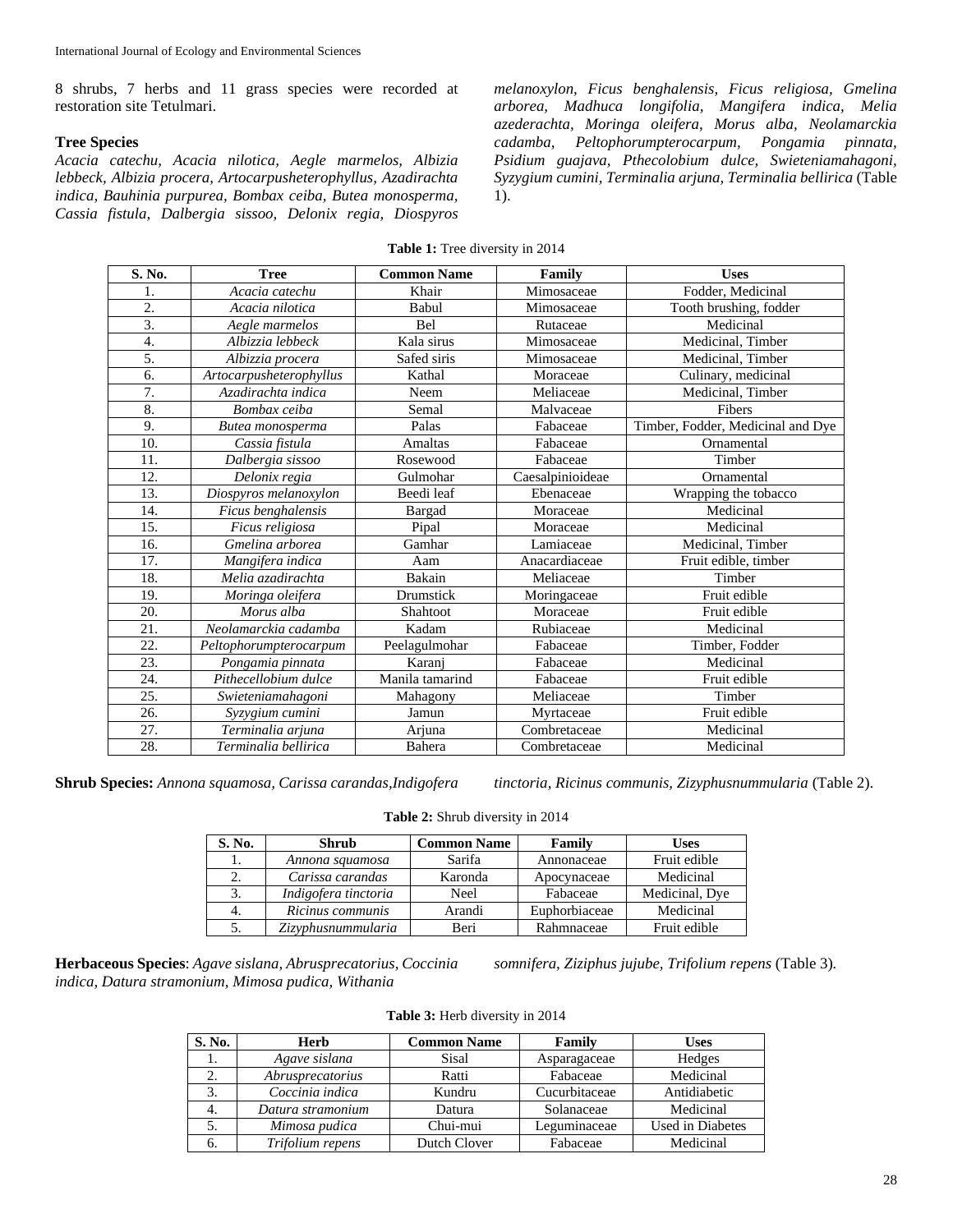|    | $TTI^*$ .<br>Withania somnitera | Ashwagandha  | solanaceae | Medicinal    |
|----|---------------------------------|--------------|------------|--------------|
| ບ. | <i>Liziphus jujube</i>          | Jate<br>-Red | Rahmnaceae | Fruit edible |

### **Grass Species**

*Arundo donax, Cenchrus ciliaris, Cenchrussetigerus, Cymbopogon citratus, Cymbopogon nardus, Cynodon dactylon,* 

*Panicum antidotale, Saccharum bengalense, Vetiveriazizaniodesand bamboo species including Bambusa bamboos, Dendrocalmusstrictus* (Table 4).

| S. No. | Grass                | <b>Common Name</b> | Family  | <b>Uses</b>                     |
|--------|----------------------|--------------------|---------|---------------------------------|
| ı.     | Arundo donax         | Elephant grass     | Poaceae | Medicinal                       |
| 2.     | Cenchrus ciliaris    | Dhaman             | Poaceae | Forage                          |
| 3.     | Cymbopogon citratus  | lemon grass        | Poaceae | Medicinal                       |
| 4.     | Cymbopogon nardus    | citronella grass   | Poaceae | Food flavoring                  |
| 5.     | Cynodon dactylon     | Dhoob              | Poaceae | Medicinal, fodder               |
| 6.     | Panicum antidotale   | Kutki              | Poaceae | Medicinal                       |
| 7.     | Saccharum bengalense | Sarkanda           | Poaceae | Medicinal                       |
| 8.     | Vetiveriazizanioides | Khas grass         | Poaceae | Cooling agent                   |
| 9.     | Bambusa bamboos      | Thorny Bamboo      | Poaceae | construction purposes           |
| 10.    | Dendrocalmusstrictus | Male bamboo        | Poaceae | Fences, Agricultural implements |

**Table 4:** Grass diversity in 2014

# **Vegetation status recorded in 2018**

At present the restoration site is enriched with a total 103 plant species of which 37 are trees, 15 shrubs, 27 herbs, 9 grasses, 2 bamboo, 2 fern, 1 creeper and 10 climber species.

# **Tree species**

*Albizia lebbeck, Albizia procera, Albizia chinensis, Alstonia scholaris, Azadirachta indica, Bauhinia variegata, Bauhinia racemosa, Bombax ceiba, Butea monosperma, Cassia fistula,* 

*Dalbergia paniculata, Dalbergia sissoo, Ficus benghalensis, Ficus racemosa, Ficus religiosa, Gmelina arborea, Grewia optiva, Grewia tiliifolia, Helicteres isora, Holoptelea integrifolia, Lannea coromandelica, Lagerstroemia parviflora, Leucaena leucocephala, Madhuca latifolia, Melia azadirachta, Mitrogyna parviflora, Moringa oleifera, Morus alba, Neolamarckia cadamba, Psidium guajava, Phyllanthus emblica, Pongamia pinnata, Syzygium cumini, Tamarindus indica, Tectona grandis, Terminalia arjuna, Trema orientalis* (Table 5).

| S No.             | <b>Tree</b>              | <b>Common Name</b> | Family          | <b>Uses</b>                       |
|-------------------|--------------------------|--------------------|-----------------|-----------------------------------|
| 1.                | Albizia lebbeck          | Kala sirus         | Mimosaceae      | Medicinal, Timber                 |
| 2.                | Albizia procera          | Safed siris        | Mimosaceae      | Medicinal, Timber                 |
| 3.                | Albizia chinensis        | Kala siris         | Mimosaceae      | Medicinal, Timber                 |
| 4.                | Alstonia scholaris       | Devil tree         | Apocynaceae     | Medicinal                         |
| 5.                | Bauhinia variegata       | Kachnar            | Caesalpiniaceae | Medicinal                         |
| 6.                | Bauhinia recemosa        | Katmauli           | Caesalpiniaceae | Medicinal                         |
| 7.                | Butea monosperma         | Palas              | Fabaceae        | Timber, Fodder, Medicinal and Dye |
| 8.                | Cassia fistula           | Amaltas            | Fabaceae        | Ornamental                        |
| 9.                | Dalbergia peniculata     | Rosewood           | Fabaceae        | Timber                            |
| 10.               | Phyllanthus emblica      | Amla               | Phyllanthaceae  | Medicinal                         |
| 11.               | Ficus racemosa           | Gular              | Moraceae        | Medicinal                         |
| 12.               | Grewia optiva            | Bhimal             | Tiliaceae       | Fibers                            |
| 13.               | Grewia tiliifolia        | Dhamani            | Tiliaceae       | Medicinal                         |
| 14.               | Helicteres isora         | Marorphali         | Malvaceae       | Medicinal                         |
| 15.               | Holoptelea integrifolia  | Papdi              | Ulmaceae        | Ethnobotanical                    |
| 16.               | Lannea coromandelica     | Indian ash tree    | Anacardiaceae   | Ethnobotanical                    |
| 17.               | Lagerstroemia parviflora | Bakli              | Lythraceae      | Ornamental                        |
| 18.               | Madhuca latifolia        | Mahua              | Sapotaceae      | Medicinal, Timber                 |
| 19.               | Mitragyna parvifolia     | Faldu              | Rubiaceae       | Medicinal                         |
| 20.               | Psidium guajava          | Amrud              | Myrtaceae       | Fruit edible                      |
| 21.               | Pongamia pinnata         | Karanj             | Fabaceae        | Medicinal                         |
| $\overline{22}$ . | Syzygium cumini          | Jamun              | Myrtaceae       | Medicinal                         |
| 23.               | Tamarindus indica        | Imli               | Fabaceae        | Fruit edible                      |
| 24.               | Tectona grandis          | Teak               | Lamiaceae       | Timber                            |
| 25.               | Trema orientalis         | Charcoal tree      | Cannabaceae     | Medicinal                         |
| 26.               | Ziziphus mauritiana      | Ber                | Rahmnaceae      | Fruit edible                      |

**Table 5:** Tree diversity in 2018

**Shrub species:** *Breynia vitis-idaea, Calotropis gigantea, Dodonaea viscosa, Elaine polygonum,* 

*Flueggeavirosa,Holarrhena antidysenterica, Hyptissuaveolens, Indigofera tinctoria, Ipomoea carnea, Lantana camara,*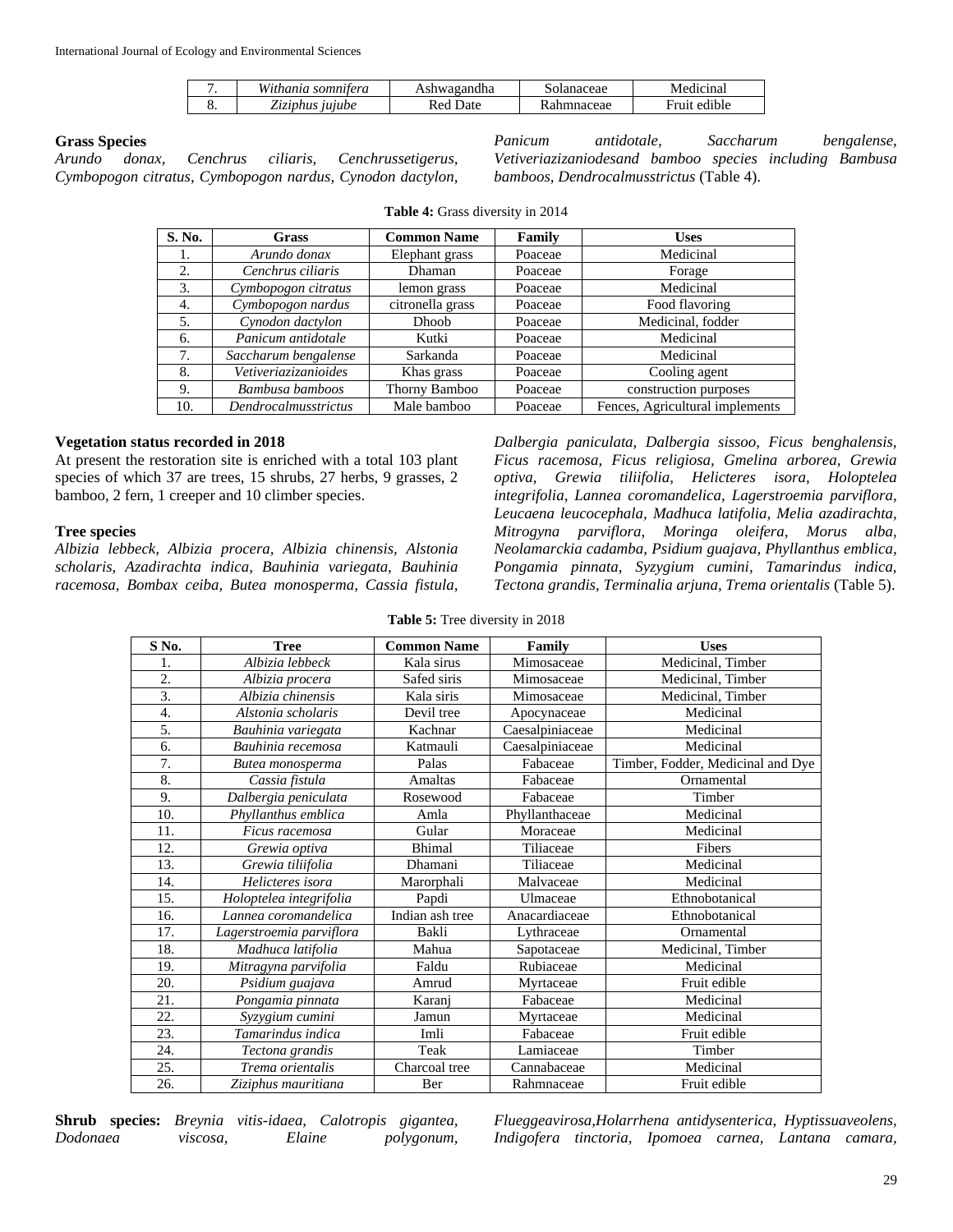*Triumfetta rhomboidea, Vitex negundo, Wattakaka volubilis, Woodfordia fruticosa, Zizyphusjujube*(Table 6).

| Sr. No. | <b>Shrub</b>               | <b>Common Name</b> | Family         | <b>Uses</b>                |
|---------|----------------------------|--------------------|----------------|----------------------------|
| 1.      | Asparagus racemosus        | Shatavari          | Asparagaceae   | Medicinal                  |
| 2.      | Breynia vitis-idaea        | Breynia            | Phyllanthaceae | Medicinal                  |
| 3.      | Calotropis gigantean       | Aak                | Apocynaceae    | Medicinal                  |
| 4.      | Desmodiumgangeticum        | salpani            | Fabaceae       | Medicinal                  |
| 5.      | Dodonaea viscosa           | Hopbush            | Sapindaceae    | Medicinal                  |
| 6.      | Flueggeavirosa             | <b>Bushweed</b>    | Euphorbiaceae  | Medicinal                  |
| 7.      | Holarrhena antidysenterica | Kurchi             | Apocynaceae    | Medicinal                  |
| 8.      | Indigofera tinctoria       | <b>Neel</b>        | Fabaceae       | Medicinal, Dye             |
| 9.      | Ipomoea carnea             | Behaya             | Convolvulaceae | Anti-bacteria, anti-fungal |
| 10.     | Sidacordata                | Bariar             | Malvaceae      | Medicinal                  |
| 11.     | Streblus asper             | Daheya             | Moraceae.      | Used in Cancer             |
| 12.     | Triumfetta rhomboidea      | Burr Bush          | Malvaceae      | Medicinal                  |
| 13.     | Vitex negundo              | Nirgundi           | Lamiaceae      | Medicinal                  |
| 14.     | Woodfordia fruticosa       | Fire Flame Bush    | Lythraceae     | Good Soil binder           |

**Table 6:** Shrub diversity in 2018

#### **Herbaceous species**

*Achyranthes aspera, Abrusprecatorius, Aervalanata, Ageratum conyzoides, Alternanthera sessilis, Alysicarpusmonilifera, Asparagus racemosus,Boerhavia diffusa, Chloris dolichostachya, Cissampelospareira, Coccinia indica, Crotalaria retusa, Desmodiumgangeticum,* 

*Desmodiumtriflorum, Eupatorium adenophorum, Evolvulus sericeus, Galium album, Momordica charantia, Phyllanthus amarus, Phyllanthus spontaneous, Rhynchosia* minima, *Sidacordata, Streblus asper, Tornia cordifolia, Vernonia cinerea, Xanthium indicum,* (Table 7).

|  |  | Table 7: Herb diversity in 2018 |  |  |  |
|--|--|---------------------------------|--|--|--|
|--|--|---------------------------------|--|--|--|

| S. No.           | <b>Herb</b>                             | <b>Common Name</b> | Family                            | <b>Uses</b>          |
|------------------|-----------------------------------------|--------------------|-----------------------------------|----------------------|
| 1.               | Achyranthes aspera                      | Aandhijhara        | Amaranthaceae                     | Medicinal            |
| 2.               | Aervalanata                             | Kapurijadi         | Amaranthaceae                     | Leaves edible        |
| 3.               | Ageratum conyzoides                     | Goat weed          | Compositae                        | Medicinal            |
| $\overline{4}$ . | Alternanthera sessilis                  | Garundi            | Amaranthaceae                     | Medicinal            |
| 5.               | Boerhavia diffusa                       | Punarnava          | Nyctaginaceae                     | Medicinal            |
| 6.               | Centellaasiatica                        | <b>Brahmi</b>      | Apiaceae                          | Medicinal            |
| 7.               | Chloris dolichostachya                  | Nomi comuni        | Poaceae                           | Medicinal            |
| 8.               | Cissampelospareira                      | <b>Velvet</b> Leaf | Menispermaceae                    | Medicinal            |
| 9.               | Coccinia indica                         | Kundru             | Cucurbitaceae                     | Antidiabetic         |
| 10.              | $\overline{\it Commel}$ inabenghalensis | Dayflower          | $\overline{\text{Commelinaceae}}$ | Medicinal            |
| 11.              | Crotalaria retusa                       | Rattlebox          | Fabaceae                          | Forage plant         |
| 12.              | Cyanotistuberosa                        | Dew-Grass          | Poaceae                           | Medicinal            |
| 13.              | Desmodiumtriflorum                      | Kudaliya           | Fabaceae                          | Medicinal            |
| 14.              | Eupatorium adenophorum                  | Crofton weed       | Asteraceae                        | <b>Biopesticides</b> |
| 15.              | Euphorbia hirta                         | Duddhi             | Euphorbeaceae                     | Use in Asthma        |
| 16.              | Evolvulus sericeus                      | morning-glory      | Convolvulaceae                    | Medicinal            |
| 17.              | Galium album                            | Hedge Bedstraw     | Rubiaceae.                        | Medicinal            |
| 18.              | Phyllanthus amarus                      | Hurricane weed     | Phyllanthaceae                    | Medicinal            |
| 19.              | Phyllanthus amarus                      | Bhuiamla           | Phyllanthaceae                    | Medicinal            |
| 20.              | Phyllanthus niruri                      | Bhuiamla           | Phyllanthaceae                    | Medicinal            |
| 21.              | Phyllanthus tenellus                    | Bhuiamla           | Phyllanthaceae                    | Medicinal            |
| 22.              | Polygonum spp.                          |                    | Polygonaceae                      | Medicinal            |
| 23.              | Rhynchosia minima                       | kulata             | Fabaceae                          | Medicinal            |
| 24.              | Streblus asper                          | Daheya             | Moraceae.                         | Used in paper making |
| 25.              | Torenia cordifolia                      | Wishbone Flower    | Linderniaceae                     | Medicinal            |
| 26.              | Vernonia cinerea                        | Dandotapala        | Asteraceae                        | Used in Malaria      |
| 27.              | Xanthium indicum                        | Chotadhatura       | Asteraceae                        | Medicinal            |

**Grasses species:** *Brachystegiamutica, Cenchrussetigerus, Cynodon dactylon, Oplismenuscompositus, Saccharum munja, Seteria glauca, Sporobolus asper, Cyanotistuberosa, Cyperuscompressus, Cyperus nutans and bamboo species which*  *included Bambusa bambos and Dendrocalamus strictus*were found in addition to the species already present in 2014.

**Ferns, creepers and climber species:** *Adiantum incisum, Asplenium nidus, Alysicarpusmonilifer, Ichinocarpusfrutescents,*